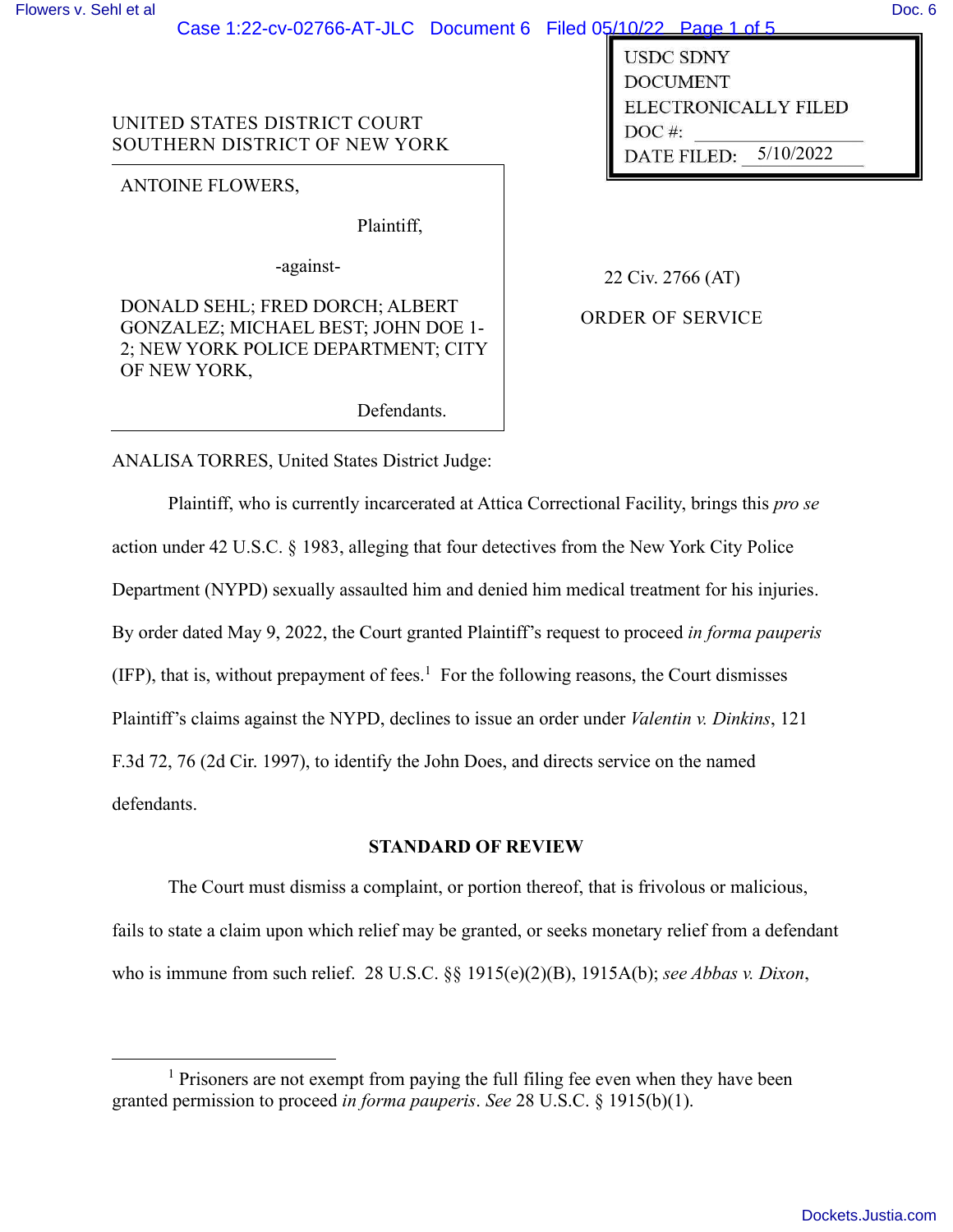#### Case 1:22-cv-02766-AT-JLC Document 6 Filed 05/10/22 Page 2 of 5

480 F.3d 636, 639 (2d Cir. 2007). The Court must also dismiss a complaint when the Court lacks subject matter jurisdiction. *See* Fed. R. Civ. P. 12(h)(3). While the law mandates dismissal on any of these grounds, the Court is obliged to construe *pro se* pleadings liberally, *Harris v. Mills*, 572 F.3d 66, 72 (2d Cir. 2009), and interpret them to raise the "strongest [claims] that they *suggest*," *Triestman v. Fed. Bureau of Prisons*, 470 F.3d 471, 474–75 (2d Cir. 2006) (internal quotation marks and citations omitted) (emphasis in original).

#### **DISCUSSION**

### **A. Claims against the New York City Police Department (NYPD)**

Plaintiff's claims against the NYPD must be dismissed because an agency of the City of New York is not an entity that can be sued. N.Y. City Charter ch. 17, § 396 ("[A]ll actions and proceedings for the recovery of penalties for the violation of any law shall be brought in the name of the city of New York and not in that of any agency, except where otherwise provided by law."); *Jenkins v. City of New York*, 478 F.3d 76, 93 n.19 (2d Cir. 2007); *see also Emerson v. City of New York*, 740 F. Supp. 2d 385, 396 (S.D.N.Y. 2010) ("[A] plaintiff is generally prohibited from suing a municipal agency.").

## **B. John Doe Defendants**

Plaintiff names two John Does as defendants in the caption of the complaint. Because Plaintiff alleges no facts showing how these Doe defendants were directly involved in violating his rights, and provides no information would that allow any City agency to identify these defendants, the Court declines to issue an order under *Valentin v. Dinkins*, 121 F.3d 72, 76 (2d Cir. 1997), for these defendants at this time.

# **C. Service on the City of New York and NYPD Detectives**

Because Plaintiff has been granted permission to proceed IFP, he is entitled to rely on the Court and the U.S. Marshals Service to effect service. *Walker v. Schult*, 717 F.3d. 119, 123 n.6

2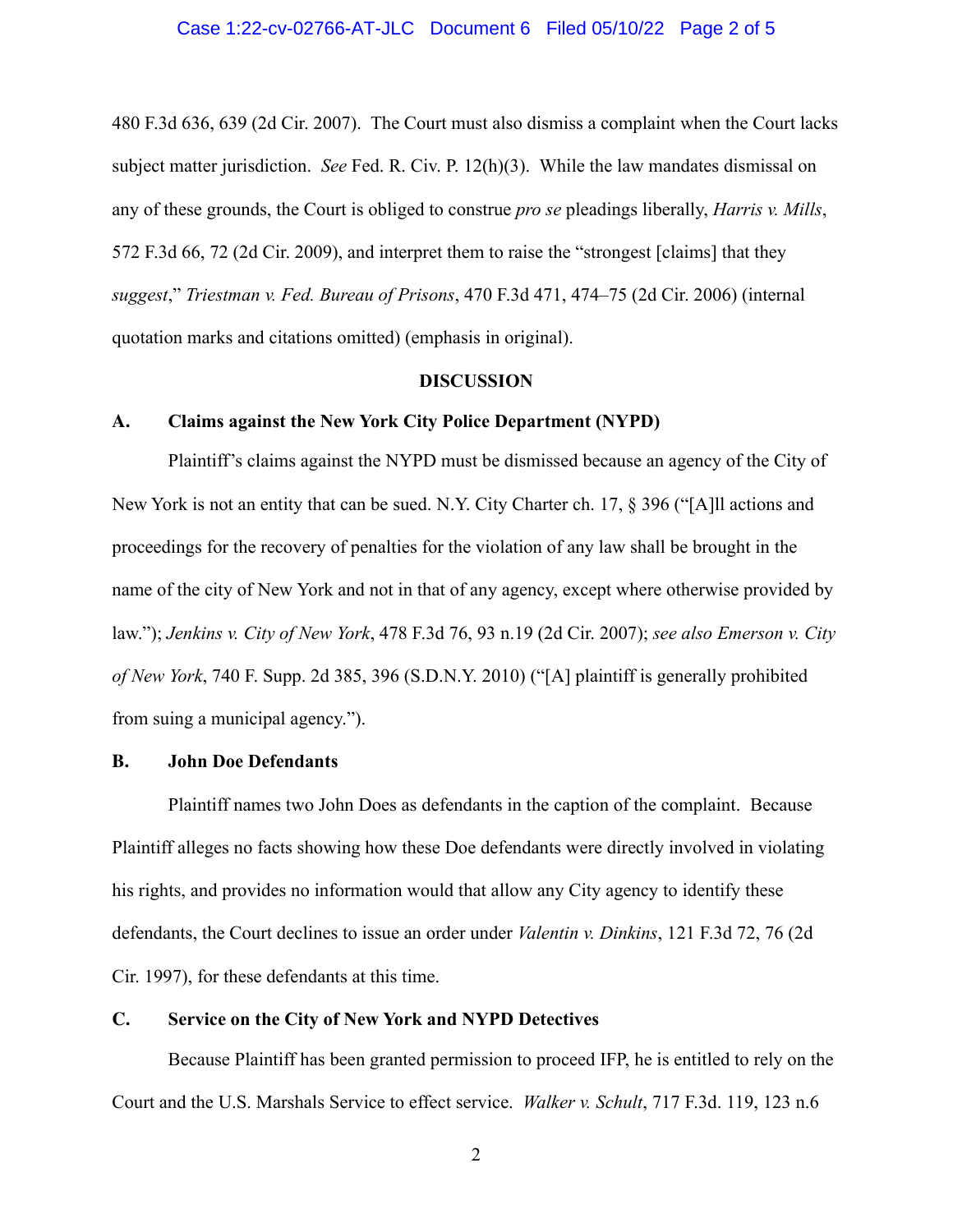#### Case 1:22-cv-02766-AT-JLC Document 6 Filed 05/10/22 Page 3 of 5

(2d Cir. 2013); *see also* 28 U.S.C. § 1915(d) ("The officers of the court shall issue and serve all process  $\dots$  in [IFP] cases."); Fed. R. Civ. P.  $4(c)(3)$  (the court must order the Marshals Service to serve if the plaintiff is authorized to proceed IFP)). Although Rule 4(m) of the Federal Rules of Civil Procedure generally requires that summonses and the complaint be served within 90 days of the date the complaint is filed, Plaintiff is proceeding IFP and could not have served summonses and the complaint until the Court reviewed the complaint and ordered that summonses be issued. The Court therefore extends the time to serve until 90 days after the date summonses are issued. If the complaint is not served within that time, Plaintiff should request an extension of time for service. *See Meilleur v. Strong*, 682 F.3d 56, 63 (2d Cir. 2012) (holding that it is the plaintiff's responsibility to request an extension of time for service); *see also Murray v. Pataki*, 378 F. App'x 50, 52 (2d Cir. 2010) ("As long as the [plaintiff proceeding IFP] provides the information necessary to identify the defendant, the Marshals' failure to effect service automatically constitutes 'good cause' for an extension of time within the meaning of Rule  $4(m)$ .").

To allow Plaintiff to effect service on Defendants City of New York; Detective Donald Sehl, #951232; Detective Fred Dorch, #938388; Detective Albert Gonzalez, #941828; and Detective Michael Best, #948866, through the U.S. Marshals Service, the Clerk of Court is instructed to fill out a U.S. Marshals Service Process Receipt and Return form ("USM-285 form") for each of these defendants. The Clerk of Court is further instructed to issue summonses and deliver to the Marshals Service all the paperwork necessary for the Marshals Service to effect service upon these defendants.

Plaintiff must notify the Court in writing if his address changes, and the Court may dismiss the action if Plaintiff fails to do so.

3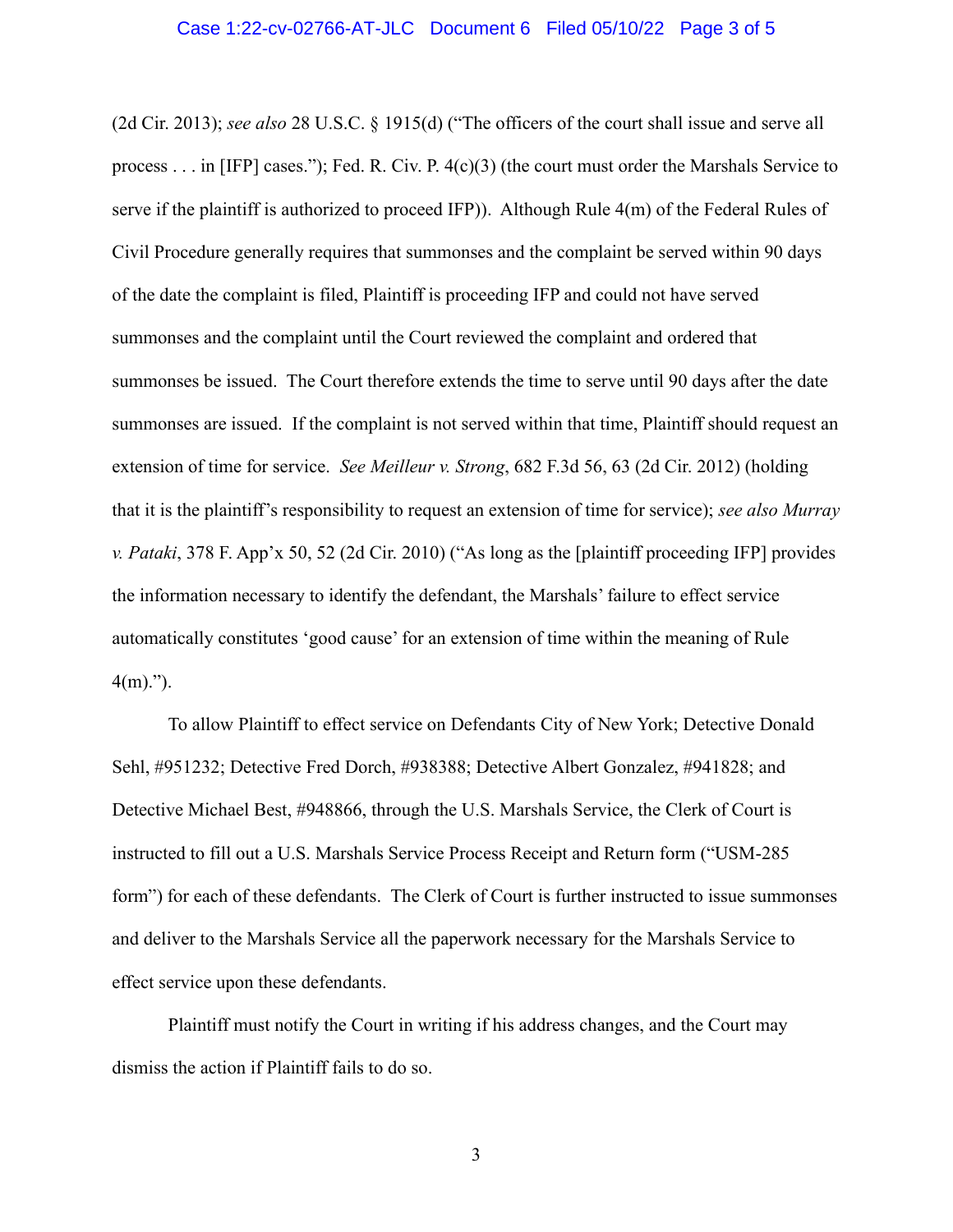### **CONCLUSION**

The Court dismisses Plaintiff's claims against the New York City Police.

The Clerk of Court is instructed to issue summonses for Defendants City of New York,

Sehl, Dorch, Gonzalez, and Best, complete the USM-285 forms with the addresses for these

defendants, and deliver all documents necessary to effect service to the U.S. Marshals Service.

The Court certifies under 28 U.S.C.  $\S$  1915(a)(3) that any appeal from this order would not be taken in good faith, and therefore IFP status is denied for the purpose of an appeal. *Cf. Coppedge v. United States*, 369 U.S. 438, 444–45 (1962) (holding that an appellant demonstrates good faith when he seeks review of a nonfrivolous issue).

The Clerk of Court is also directed to mail an information package to Plaintiff.

SO ORDERED.

Dated: May 10, 2022 New York, New York

ANALISA TORRES United States District Judge